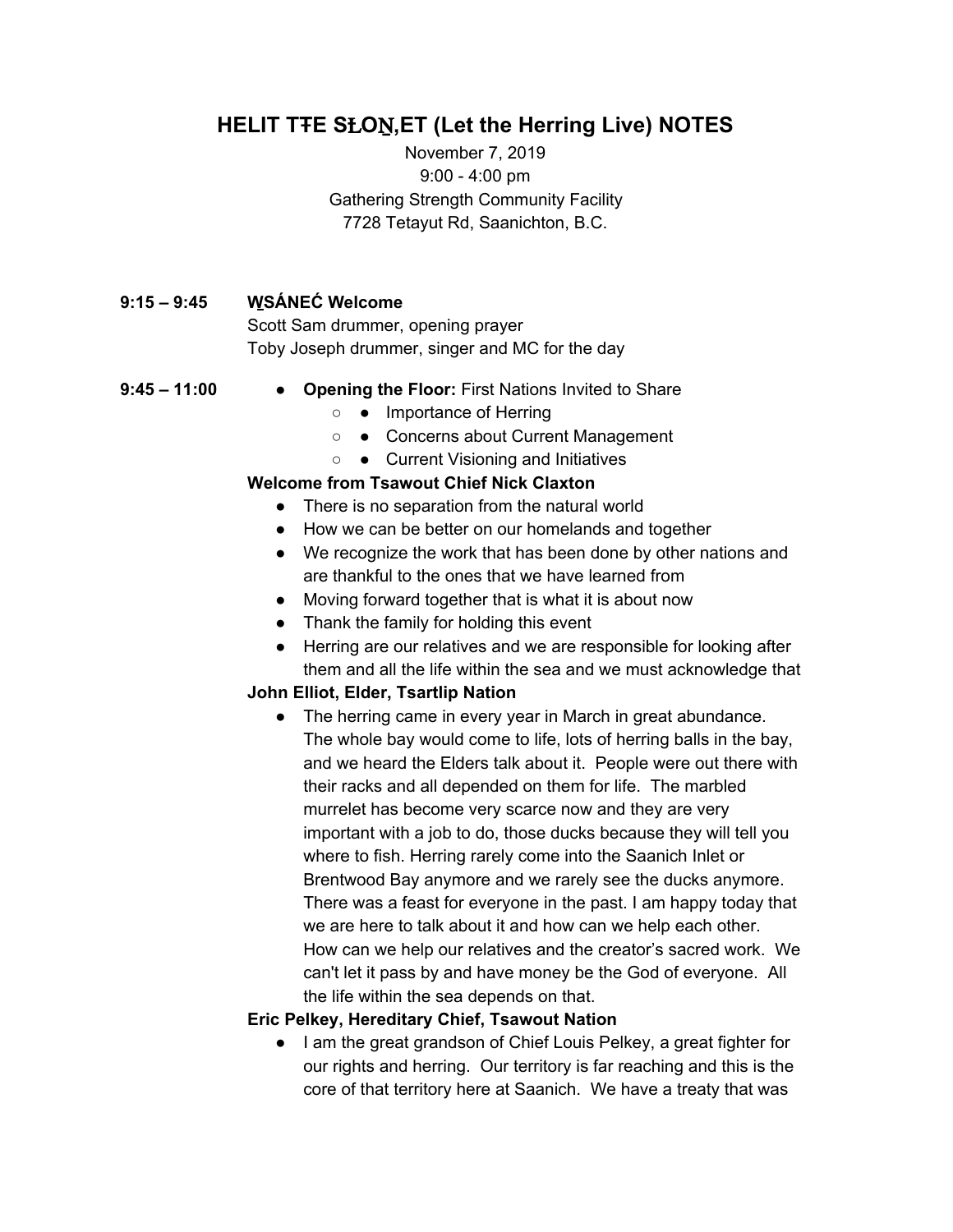brought about in 1852 in conflict with the people that came to our land. Without the food of the sea we could not live and we spent our time back and forth in the waters of our territory. When we were forced to start residing on reserves, Chief Louis Pelkey went to the Indian Commission and he addressed them about our village at Ganges Harbour and in those papers he is imploring the Indian Reserve Commission to recognize and protect our village and fishing area. Our people needed the herring fishery in order to live and survive and trade. There is a lack of fish in our diet and that brings disease. There is a liver disease that only strikes women in ur area - doctors say it is because we are missing fish in our diet. We have a dependence on fish like no other people. We have been living off fish for so many thousands of years our bodies require fish in order to live. Why is this such a secret and not known by all our people. How many other FN people are suffering and don't even know why. This shows us why we are the Salt Water People and why we need fish to live. That is why we became involved in that discussion. Our winter ceremonies are starting and the first thing on the table used to be herring baked or fried and all our people look forward to that and now when we come together our people say "Where is the herring?" We see herring coming back once in a while to the Gulf Islands, and as soon as they become noticeable a commercial fishery opens and the herring is gone again. Our Douglas Treaty right to hunt and fish it is not protected and this is an action we need to take. I am really happy that we will be taking action and I am happy that we are all here to help each other find possible avenues and to feed us and bring back our health.

#### **Richard Thomas, Chief, Lyackson First Nation**

● We have been trying to deal with herring issues for many years and we complain to DFO that herring skiffs are by our reserve each year. When I think about our Salish Sea we try to deal with so many issues, the pollution, the tanker traffic, and I always voice my concern. We speak so much about our issues especially when our island is right across from the Fraser River, the current is so hard that everything washes up on our beaches and it is always an issue, and we join with our other relatives and work to have the herring come back in the way it used to be and we haven't received any herring for many years. We want to make sure it is available for our future generations. This issue is so important to us and future generations.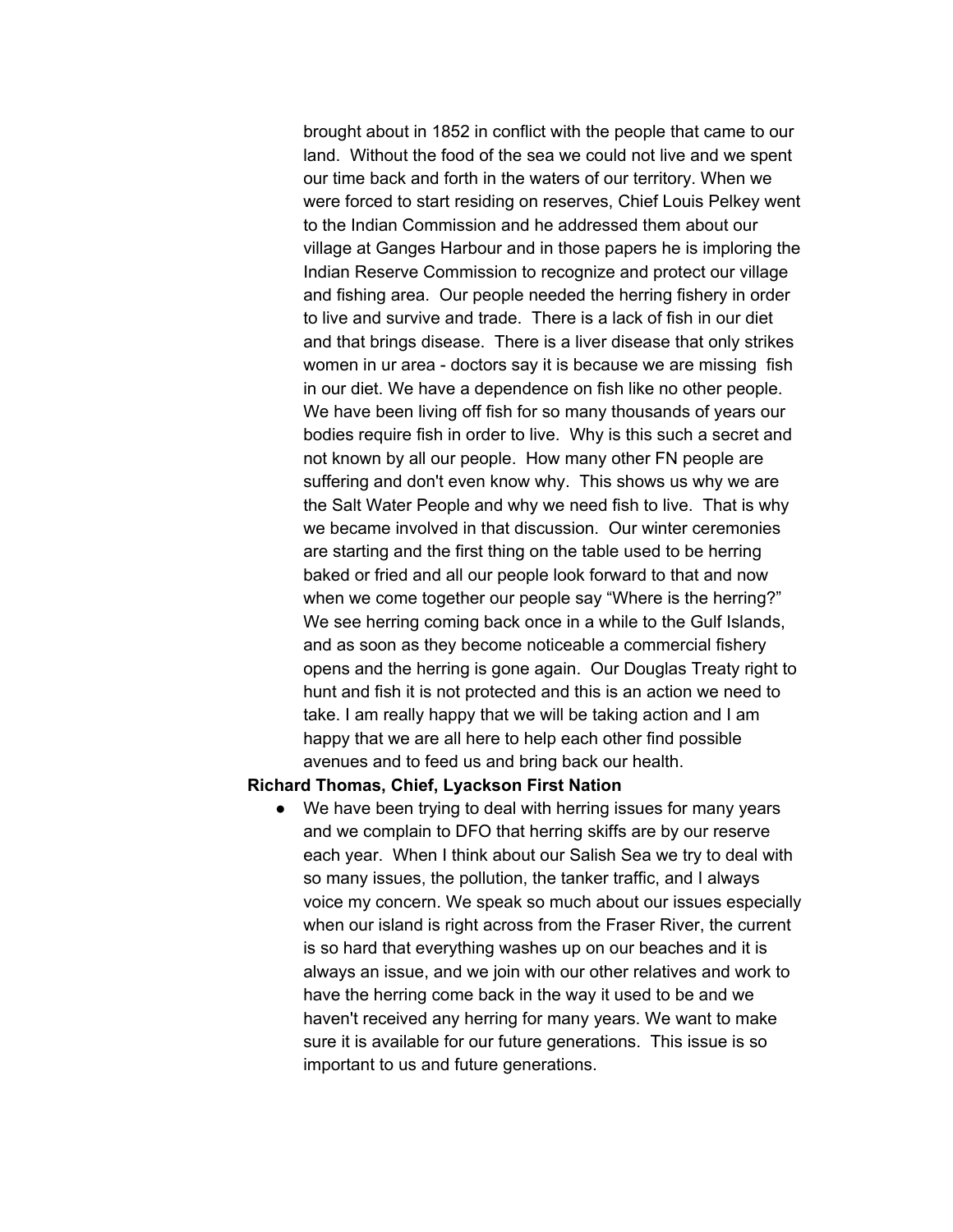## **Jacques Sirois, Friends of Victoria Harbour Migratory Bird Sanctuary**

• Lack of herring has had serious impact on number of seabirds; need help reining in fishery; Victoria Harbour, Gorge Waterway just a remnant of what they used to be

#### **Tim Kulchyski, Biologist, Cowichan Tribes**

- $\bullet$  For some, herring was dominant food source archeological records Sliammon 100%, Quw'utsun showing 80%
- Like water, herring sustains us and also unifies us
- Boat trip elder described how there used to be so many birds
- Research at Washington U, herring populations along Japanese coast not recovering
- When ignoring smaller localized populations and fishing according to idea of one large population, can deplete the smaller populations
- Children now don't have the experience of having grown up with herring, don't have the memory or necessarily the desire for it, don't know what they've lost
- We don't have a choice but to work together

#### **Bill Recalma, Elder, Qualicum First Nation**

- Back in the 70s we didn't get our quota up in Baynes Sound so DFO sent us to a spot where we took the whole resident stock in 15 minutes. And then from that it takes 15 years to come back. We got our quota at the expense of everyone, and it is regulated by DFO. We should leave the herring alone for 8-10 years so they will come back
- DFO is calling the shots

## **Terry Sampson, Councillor, Stz'uminus First Nation**

DFO says there is no resident herring. At Ladysmith we have 11 miles of foreshore and it was once herring residence for 1000s of years. In 1990 DFO opened it up and after the opening there has been no herring in the area. Now we don't get the cod or the rock fish like we used to. In the past just 100 metres offshore you could catch a salmon, but now you don't see any children out on the water or on the beaches. We don't gather like we used to, to share food and herring roe. In the past we all gathered to share this food. It brought all the sea life together, with the ducks, and whales, and salmon, and everything would be eating. There were so many black ducks they would blacken the air. Industry has decimated the herring. All these foods brought us together and we don't have these foods anymore and the family strength is not what it used to be. There is no kelp or seaweed anymore. DFO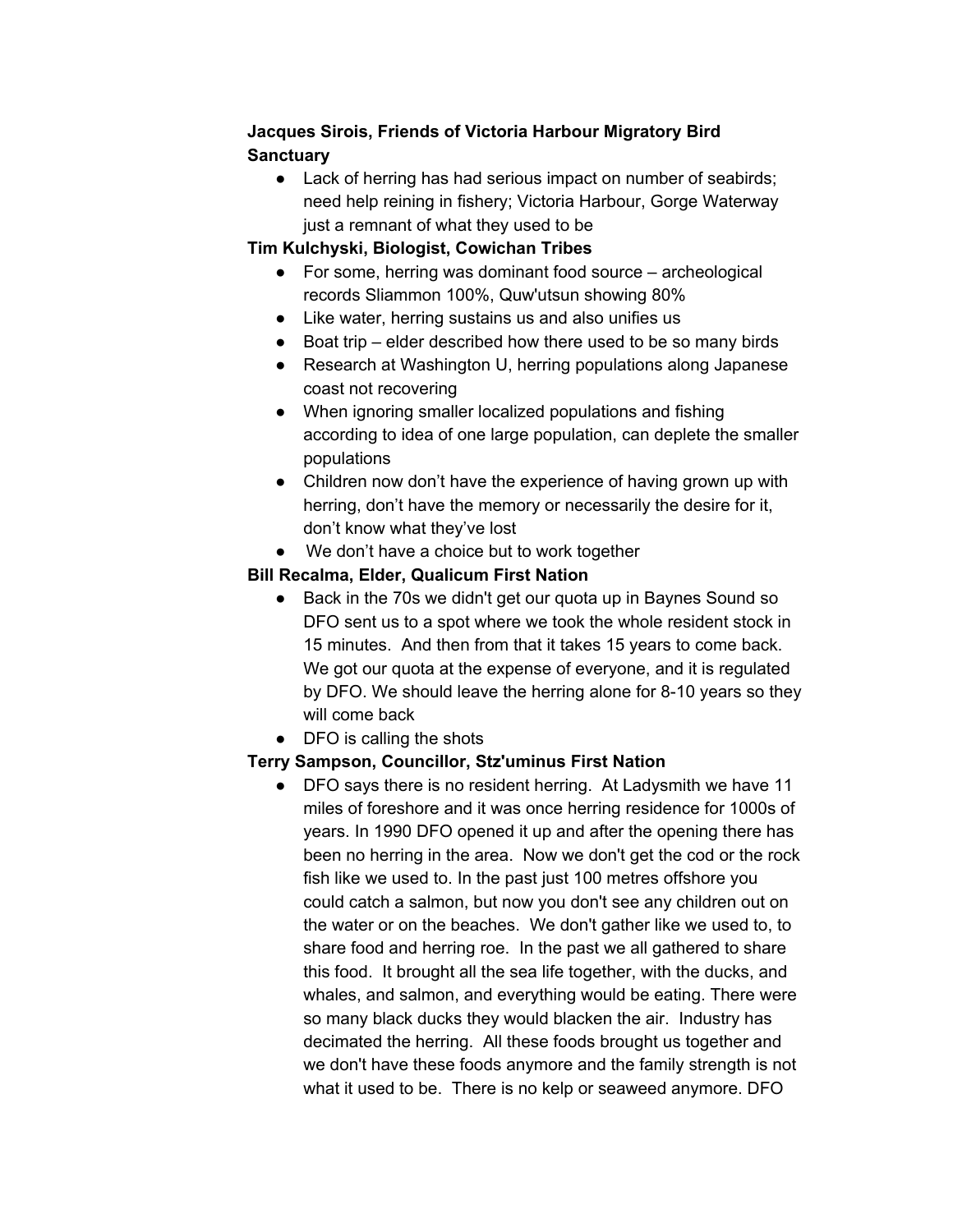should step up and admit they were wrong - it should be part of reconciliation. Listen to those who have been here and seen what has happened - help us.

#### **Toby Joseph, Councillor, Tsawout First Nation**

- Grew up crabbing and it was a time for sharing, but it's hard to find much now
- Thousands of years of knowledge are being ignored
- Much loss of life has happened in my lifetime it is time to take notice.

#### **Nancy Wigen, Salt Spring Island**

- I was born on Salt Spring Island in 1934.
- There was a plan to put in a marina in the Saanichton Bay estuary and dredge out 5 or 6 acres of clam beds and eel grass with support of the BC government. Desecration of heritage, clams, prawns. Herring is a bridge to the plankton and everything and every part of the lifestyle of the herring is important. It is all connected and feeds everything, and I want everyone to know about the support. It is an exploitation of a resource and heritage for profit. The government fought and appealed each time. We need to stand together to preserve our incredible natural heritage that has been here since creation.

## **Gord Johns – MP Courtenay-Alberni**

- Lack of whole ecosystem approach
- Nuu-chah-nulth word *Hishook-ish Tsawalk* 'everything is connected'
- Not seeing that approach by DFO they manage species by species
- All coastal local governments voted almost unanimously to suspend fishery
- DFO say they are for local and indigenous knowledge yet didn't demonstrate that
- DFO says they have management practices correct and then we find out that they overfished. Together we can be heard when we stand united as coastal people. If DFO was about local Indigenous knowledge they should be here, hosting these meetings and talking to everyone. We are here to stand up for all the species in the ocean.

## **Iain McKechnie – Herring & Archaeology – UVic/Hakai**

- Deep human history of people's relationship with herring
- Ancestral places 6000 recorded
- Information about fishery from only a fragment
- 40 years' worth of collection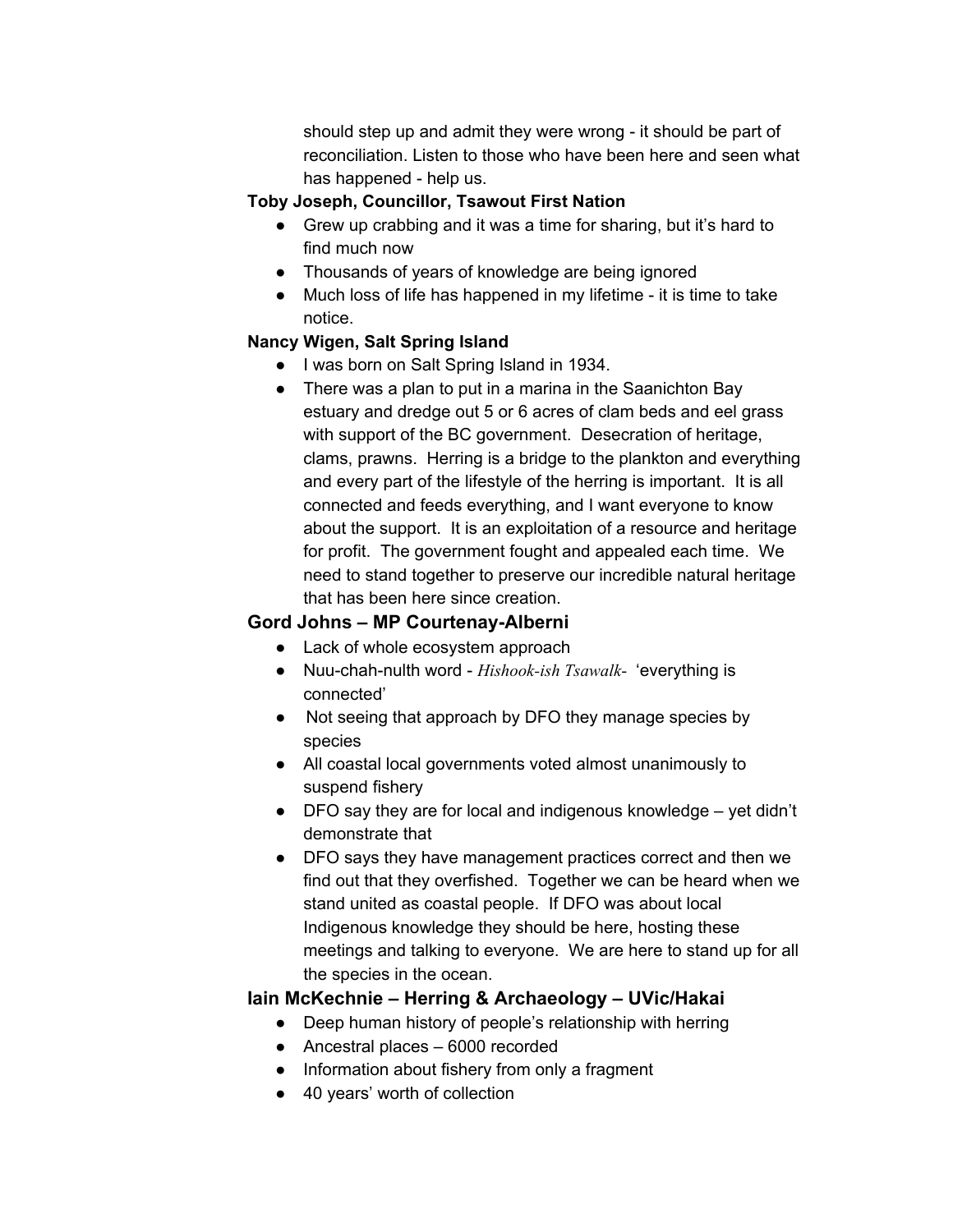- Fish species and frequency of occurrence, herring right at top (even more than salmon)
- $\bullet$  1<sup>st</sup>or 2<sup>nd</sup> most numerous in sites in this larger region
- SE part of VI is centre for former abundance southern Gulf Islands, SE coast
- Present in both small and big slices of time
- Need to connect observations to contemporary issues where are spawning locations?
- Ancient sites with lots of herring are based on historic spawning areas
- Archaeological record provides evidence… [data paper]
- SFU Herring School 2012
- Human experience on this coast deeply linked to fishery

## **11:15 – 12:00 Herring Management:** The Current Approach **Vanessa Minke-Martin – Pacific Wild**

- Current approach…Mathematical model by biomass treat herring stocks as single migratory population
- Every year compared back to 1951 if large enough, up to 20% harvest rate
- Not just how many fish, but where they are
- Importance of places such as Ganges, Chemainus, Crofton
- Justice to restoring those areas
- Ocean modelling forum oceanmodellingforum.org
- Last 5 years using science to get at questions around behaviour & management
- Young herring follow their elders if older caught, spawning area can be lost – takes a long time for them to rediscover (longer than expected)
- Dr. Dan Okamoto "People have said that herring are exceptionally well-managed… but that depends on the spatial scale."
- Even if stable on bioregional scale, can experience local extinction
- Local herring populations matter local ecosystems evolved with herring
- Align management with herring biology
- Fishing boats can move to harvest moving population but local communities don't necessarily not have this same mobility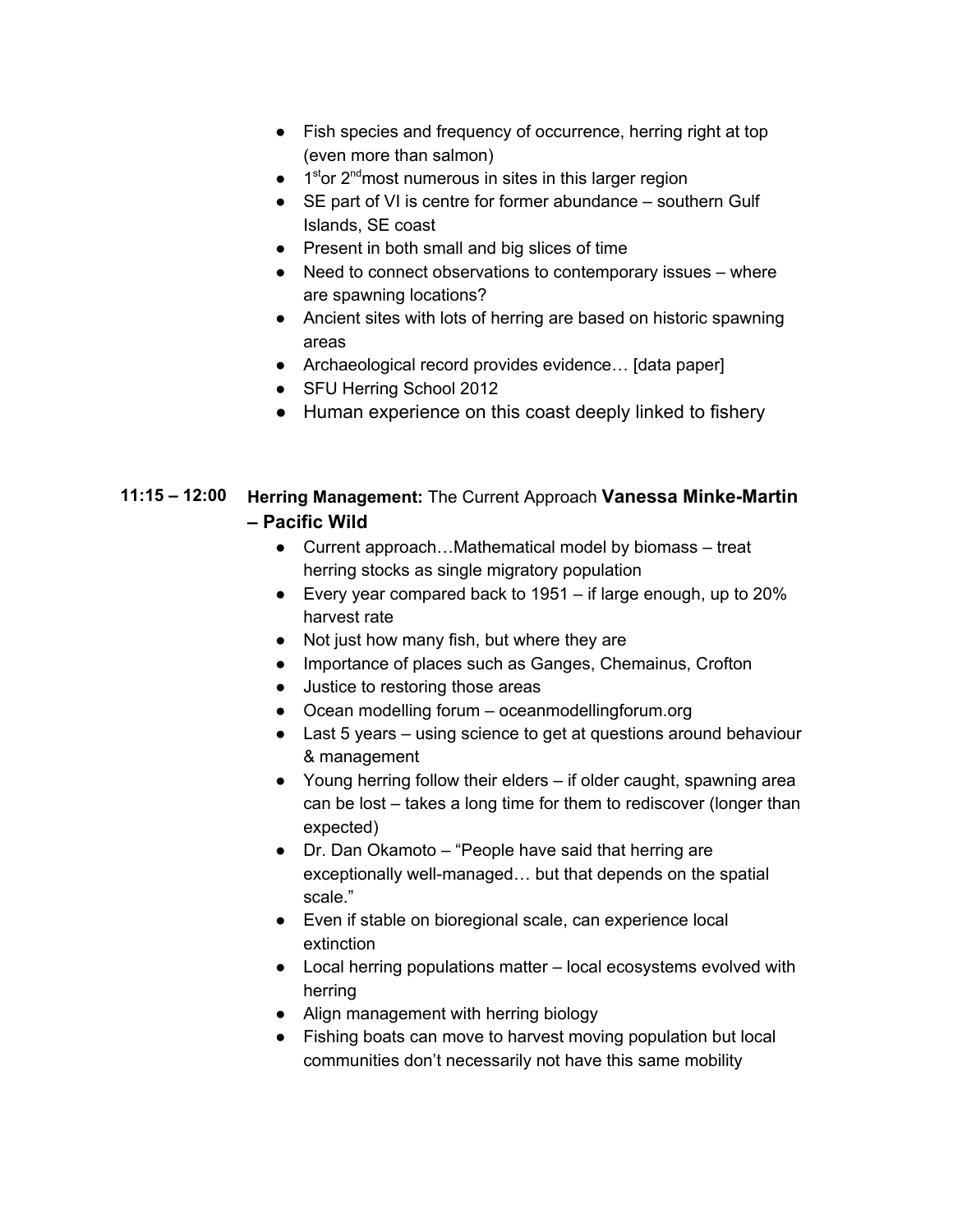- Benefits to making models more complex and mimicking local environment
- Consider ecosystem needs for herring
- Current management approach doesn't account for biological needs
- Management solutions exist
- Not news to us or DFO
- Pressure to apply most recent science
- FN right to manage herring

#### **12:00 - 1:00 Lunch April White, artist, Haida Nation**

- Combination of Science and art
- Project with UBC students (Tony Pitcher and Mimi Lam's research groups) on the commercial herring fishery
- Haida injunction to stop the fishery
- Experts from fisheries around the world came to talk about herring. April was the representative for Haida Gwaii. In Canada, we are way behind the rest of the world, in terms of herring management
- Asked to create art that would integrate science related to herring
- Research project finished but continues to speak through artwork
- **1:00 – 1:45 Recent Efforts:** Update from Conservation Organizations

#### **Conservancy Hornby Island - Grant Scott**

- 2016 mapped marine ecological values around Hornby
- Informed public about importance of these values
- Integration of citizen science
- Herring as a focal issue
- Highest abundance in channel between Hornby and Denman
- 2017 Researched herring fishery ecological impact
- 1<sup>st</sup>annual HerringFest to celebrate herring spawn
- Published Hornby Marine Conservation Atlas
- Outreach to K'omoks First Nation
- 2018 2<sup>nd</sup>annual HerringFest; Film Pacific Herring: Small Fish-Big Problem
- Met MP Gord Johns, MLA's Lana Popham, Scott Fraser
- Petition to shut herring fishery 98,000 signatures
- $\bullet$  Reviewed herring science lit from DFO –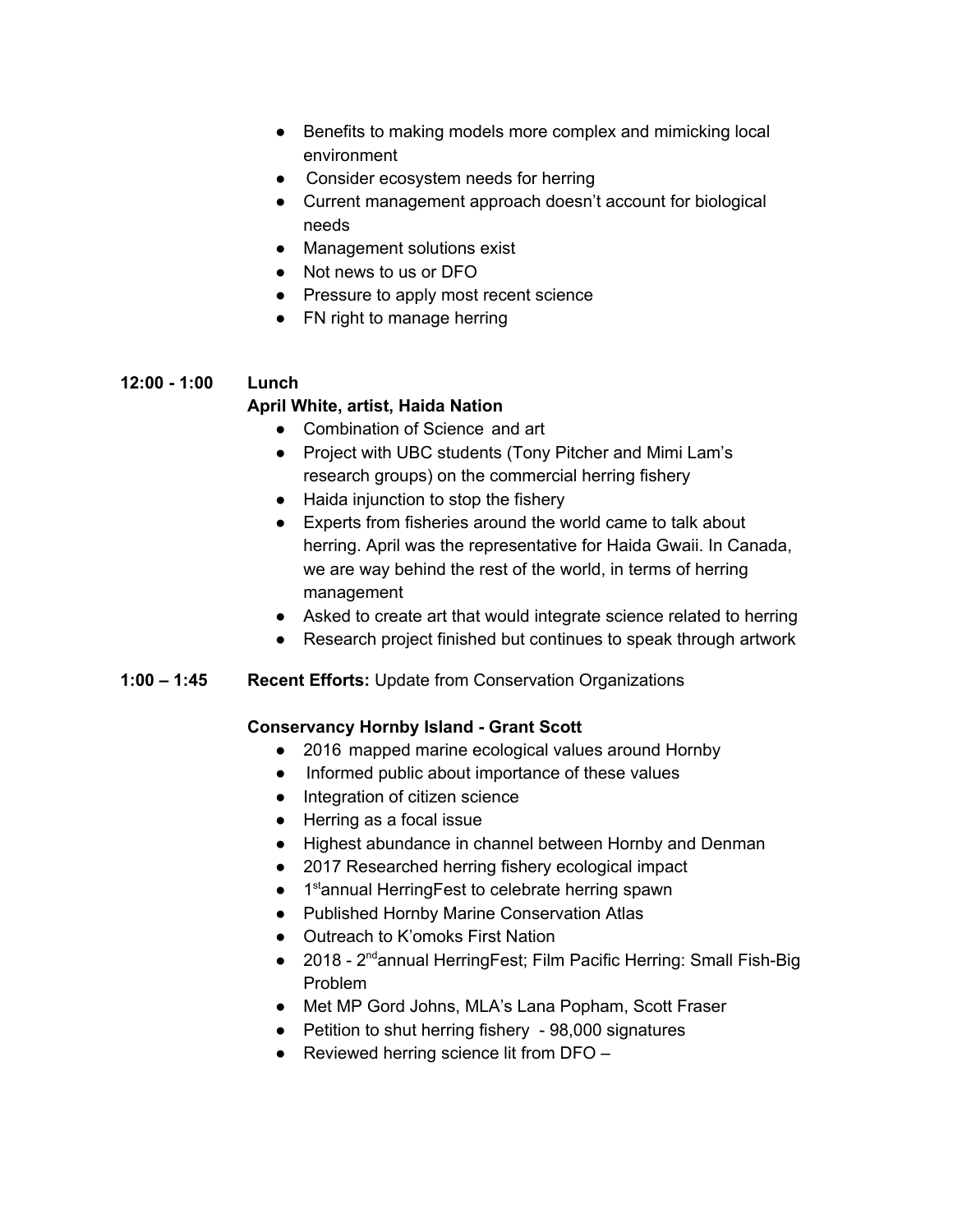- $\bullet$  3<sup>rd</sup>annual Herring Fest seabirds theme; took 350 people on boat trips to see herring spawn
- NDP MP for Courtenay-Alberni Gord Johns brought motion for moratorium on fishery
- Wilkinson response decisions are based on science (\*\*need to refute this)
- Future work: report, herring recovery program, collaborations, HerringFest 2020 (Mar 5-10<sup>th</sup>)

#### **Deirdre Leowinata – Pacific Wild**

- Work on central coast involvement in herring leading to work in Salish Sea
- Heiltsuk initiative to end commercial herring roe fishery on their territory
- 'abundability' rather than 'sustainability' as standard/goal
- Published Top ten arguments against herring fishery
- 21,000 tons of herring would feed 100 humpback whales (for summer) – 900,000 chinook salmon (for year)
- News
- Open letter

## **Locky McLean - Sea Shepherd**

- Support off northern VI fish farms filmed herring in pens showing signs of sea lice etc.
- Created several short videos re #herringiscaring, #saynotoroe

# **ACTION PLANS**

**We propose the common vision** of collaboration between First Nations and environmental organizations to restore the Salish Sea's distinct herring populations and develop a strategy to bring vitality back to communities for whom herring was a foundational species.

**1. HERRING RESTORATION:** (Adam Huggins, Galiano Conservancy; Nancy Wiggin, Fernwood, Sidney; E. Rankin, Qualicum First Nation; Bill Recalma, Qualicum First Nation; Ann Erickson, Seachange; Jaqueline Barrs WWF; Thomas Cinnamon, World Fishery Trust; Nikki Wright, Seachange Eelgrass Restoration; Pauline Finn, Shaw Center for the Salish Sea; Ray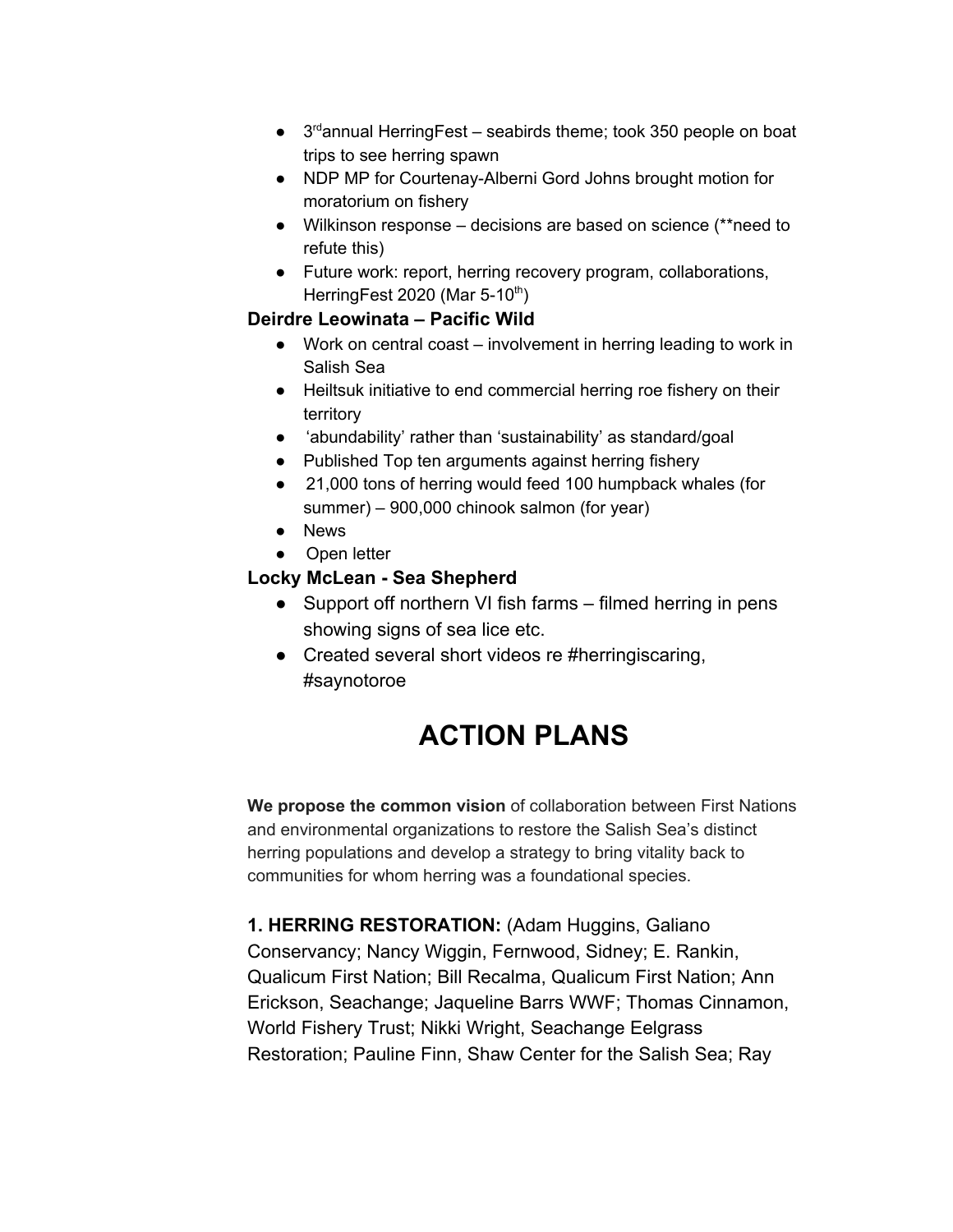Zimmerman, Fisherman, Qualicum First Nations; Susan Hannen, Saltspring Conservancy; Brett Soberg, Eaglewing Tours)

- a. Stop commercial fisheries of herring and plankton
- b. Restoration of kelp and eelgrass
- c. Reseeding herring spawn, moving eggs
- d. Control and filter runoff from upland agriculture and roadways
- e. Clean up old logging sites
- f. Locate and research historical first nations fish traps
- g. Collaborate with USA interest groups: Puget Sound Herring Restoration; People for Puget Sound
- h. Salmon farm closures (to intercept disease transfer to herring from farms)
- i. Research and identify restoration sites w.r.t sea level rise and storm surge probability
- j. Urban habitat restoration despite more advanced deterioration
- k. Education programs for youth and boaters
- l. Increase Marine Protected Areas
- m. SUMMARY
	- · First Nations Research– identify traditional knowledge
	- · Climate modelling to guide selection of restoration sites; plankton surveys, collaboration with Puget Sound groups
	- · Education and Outreachfor youth, boaters, municipalities and industry.
	- · Fishery Closures- salmon farms, krill harvest, herring fishery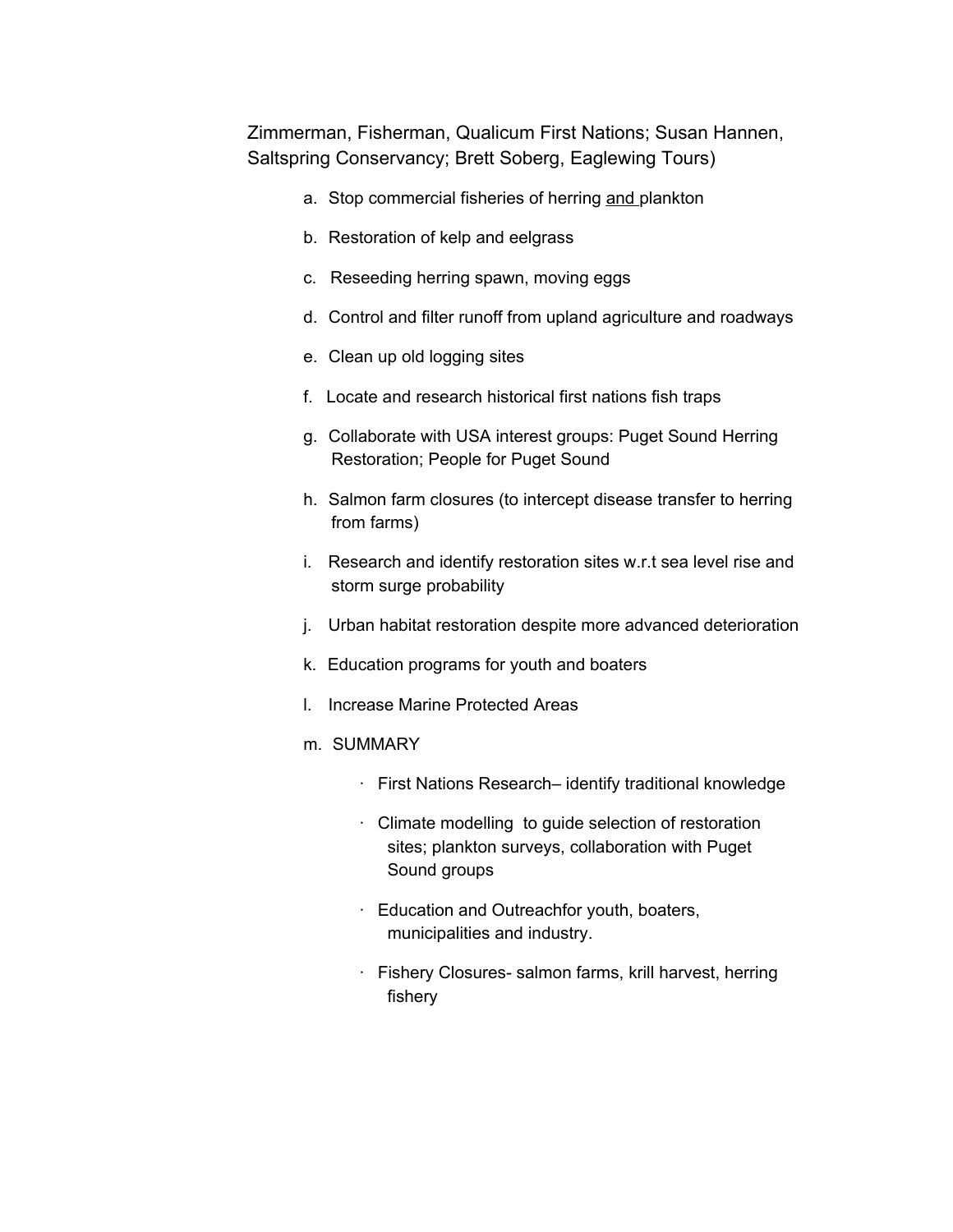- · Restoration of urban habitat; -engineering solutions, protecting water quality, environmentally intelligent design
- · Marine Protected Areas(\$1.5 billion has been pledged for MPAs)

2. **LEGAL AVENUES** (Margot Bushnell, Calvin Sandborn, Andrew Denhoff, Arielle Maler, Vanessa Minke-Martin, John Rich)

- a. We think there are technical legal arguments for challenging the Roe, Herring and Food and Bait Fisheries, which could be taken to Court or otherwise used to influence the government.
- b. First Nations have rights protected by Section 35 of the Constitution, which include the right to be consulted about government actions, which may affect the exercise of those rights. Further, First Nations who have established rights may bring court action for infringement of those rights.
- c. Anyone can bring a complaint to the Commission of Environment and Sustainable Development with a broad critique of DFO's management of herring.
- d. Prefer to keep further details confidential

## 3. **RESEARCH STRATEGY AND INDIGENOUS RESEARCH**

(Tiffany Joseph, Justin Fritz, Christianne Wilhelmson)

- a. United Nations Declaration on the Rights of Indigenous Peoples(UNDRIP)
- b. Important to connect to all the different homelands
- c. Herring are people's relatives, in family-managed sites
- d. Need establish baselines by collecting oral histories
- e. Research on diseases, addictions caused by loss of herring
	- Indigenous research needs to include bringing people from different generations within Nations out into ancestral waters and village sites (family ties to specific places – tracing lineage) – for 'opening of knowledge'
	- Baselines are important! and need to not be species by species but instead look at many different aspects, recognizing the larger picture of interconnectedness (including ecological and community health) – looking back through oral history, or journals for settler research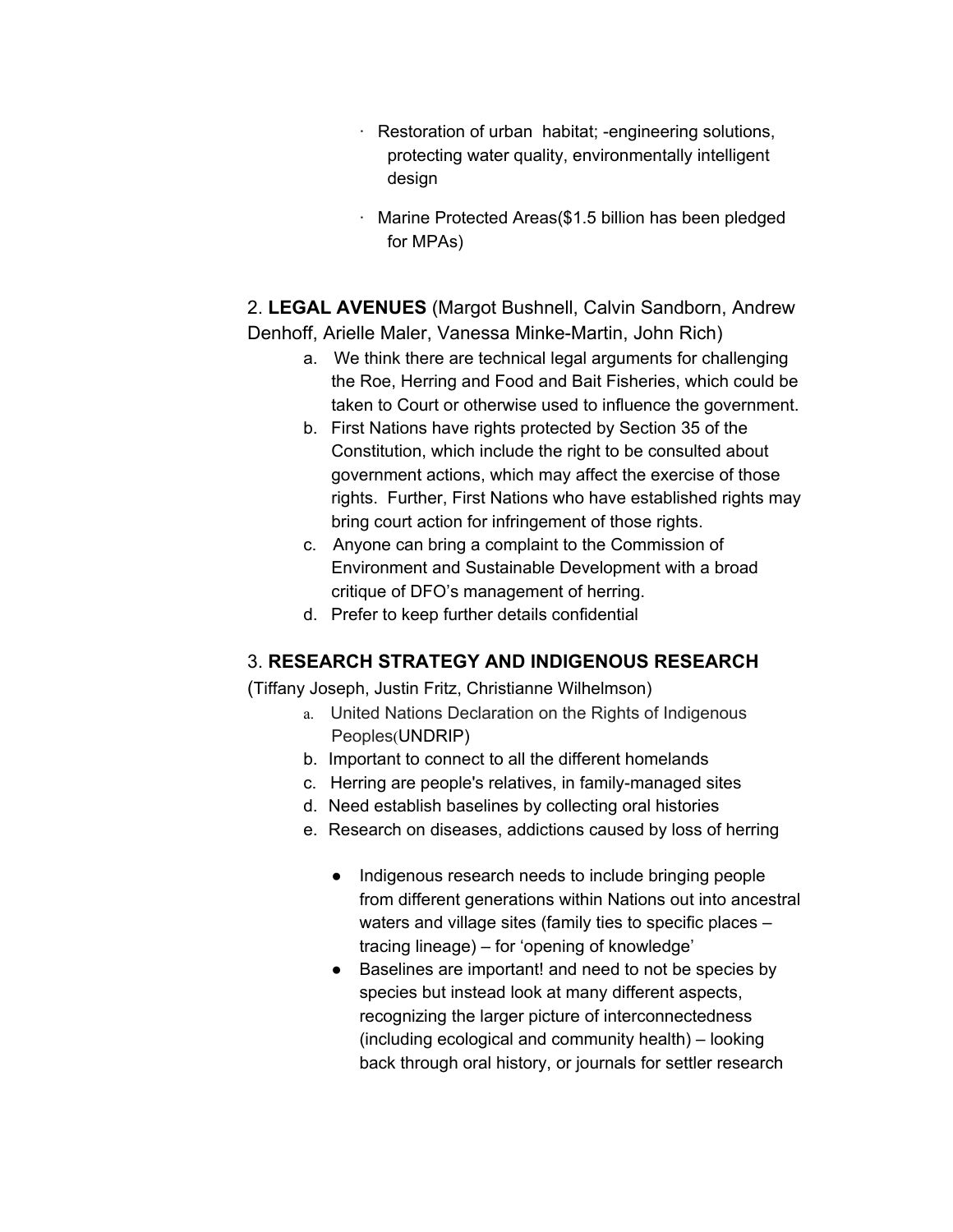- effective research and respectful decision-making needs to include representation at decision-making tables and the integration of indigenous laws and protocol
- herring sites are also sites where families unite and develop/practice management of herring and other marine relatives – connecting to the knowledge for (re)establishing proper management needs to support these family connections and practices

## 4. **DIRECT ACTION** (Locky McLean)

- prefer not to share strategy and names widely for same reason as legal avenues group. If interested speak to Locky McLean

## 5. ALTERNATIVE MANAGEMENT (Grant Scott)

- a. Emphasize FN Stewardship for herring, respect FN governance, true community consultation
- b. Priority to protect resident stocks, not based on one SoG biomass
- c. True EBM management of herring based on all marine values; independent research to understand elements of EBM
- d. Close fisheries until above 3 are done

## 6. **MEDIA STRATEGY/LETTER WRITING/PETITION** (Deirdre

Leowinata, Pacific Wild; Cath Gray CHI; Lorne Underwood West Saanich; Cathy Armstrong, The Land Conservancy of BC)

- a. Create key messages the forum attendees agree on
- b. Press release about the forum, IFMP, winter fishery
- c. Real stories from coastal people Soc media campaign where?
- d. Pacific Wild update their "Top 10 arguments " fact sheet for consistent messaging to media - create unified voice
- e. Get young people engaged how?
- f. Try to focus on messages of hope rather than fear/crisis management
- g. Good example: Short animation about salmon from Billy Frank Junior

(https://salmondefense.org/projects/educate/bfj-salmon-video/

7. **THE "RESERVED" GROUP** (Selilye Claxton, Lou Underwood, Angela McIntyre)